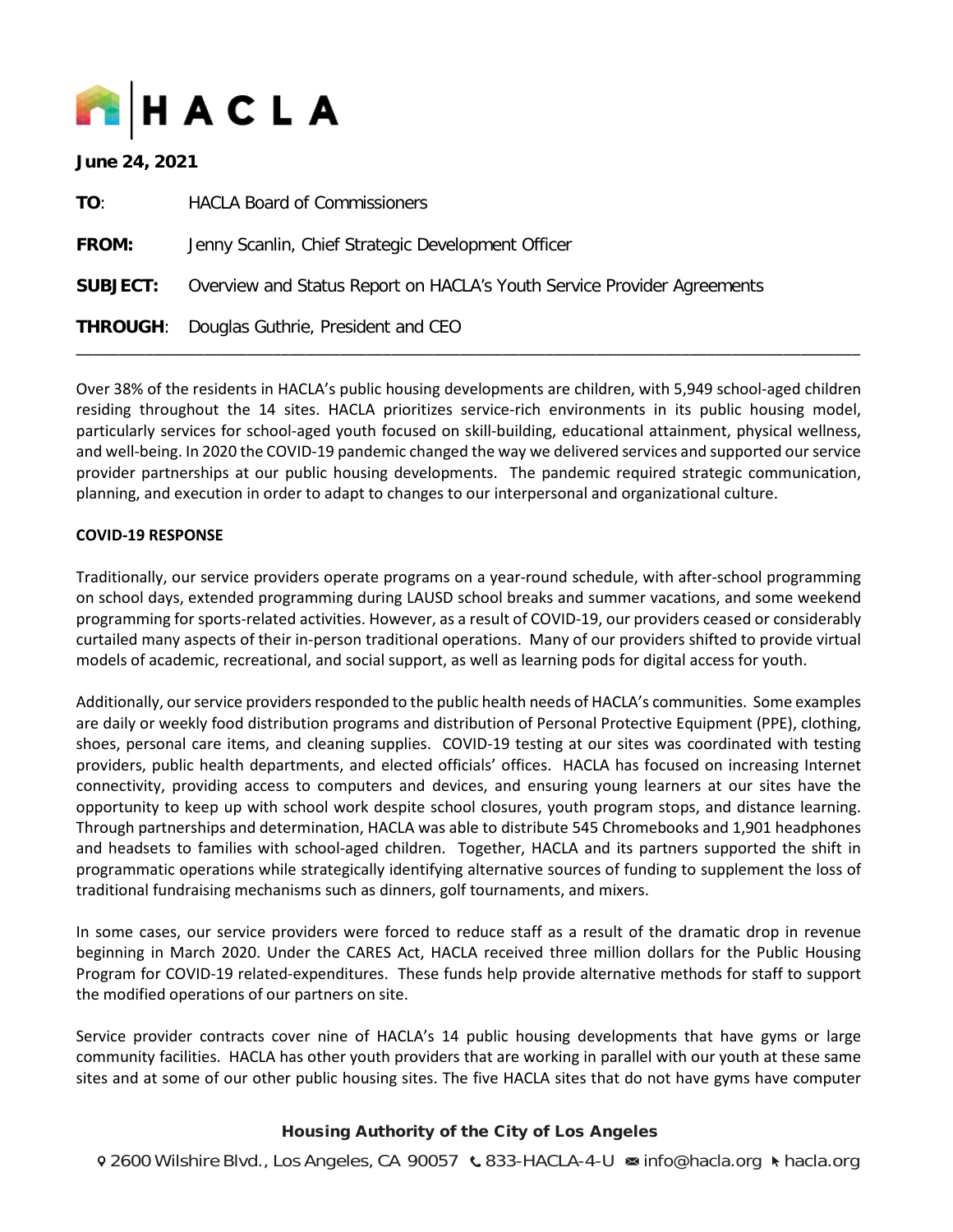#### Page **2** of **3**

labs staffed by HACLA Workforce Development Unit interns who coordinate Sec 3 Job Fairs, tutoring and the yearround youth jobs programs.

Project SOAR played a critical role in enabling access to education and academic support services for many of our youth between the ages of 15-20. The partnership between HACLA and Southern California College Access Network (SoCal CAN) provides comprehensive college advising to students and families in public housing. Five housing sites have an Education Navigator on site two days a week. The sites originally selected by HUD for Education Navigator services are William Mead Homes (Chinatown), Ramona Gardens (East LA), and Nickerson Gardens, Gonzaque Village, and Avalon Gardens (South LA). SOAR was originally funded by HUD but is now being sustained via a grant from the Kresge Foundation that runs from 2020-2022. Over 200 students and their families have received wraparound college access and success support as a result of the Kresge Foundation's funding. Project SOAR is accessible to all students, with no GPA minimums or attendance requirements, and involves the entire family in the process. Students affiliated with the program receive information and assistance accessing financial support through scholarships for undergraduate studies through the Build Hope Scholarship Program.

#### **FUNDING AND LEVERAGE**

In order to ensure providers can leverage commitments and make facility investments, HACLA is revising many of its recreation facility contracts with youth service providers to extend contract terms and increase funding levels. Each contract is somewhat unique, with HACLA contributions varying based on the size, location and condition of each facility, along with different numeric goals for school-age population engagement. Staff have prioritized evaluating these contracts, calibrating funding, and developing impact goals to ensure alignment and allow for comprehensive and comparative evaluation.

As an illustrative example of the leveraged funding model, several of our contracts with youth services providers have an operating term running from July 1, 2018 through June 30, 2023. The total HACLA contribution for these providers during this five-year period is \$2,942,666. These providers will contribute and leverage \$8,652,497 towards their collective \$11,595,163 operating budget during this period. HACLA's contribution over the five-year term represents 25% of the service providers' operating budgets. In addition to leveraging its program and operation dollars, partners have raised capital improvement funds to enhance the developments' recreation facilities.

| <b>PROGRAM YEAR</b>                     | 2018-2019   | 2019-2020   | 2020-2021   | 2021-2022   | 2022-2023   | <b>Total</b> |
|-----------------------------------------|-------------|-------------|-------------|-------------|-------------|--------------|
| otal HACLA Fun<br>cing Yearly           | \$591,564   | \$494,186   | \$570,250   | \$643,333   | \$643,333   | \$2,942,666  |
| <b>HAQ.A FLINOING</b><br>$\%$           | 22%         | 20%         | 27%         | 30%         | 30%         | 25%          |
| Operational budgets:<br>2018/19-2023/24 | \$2,678,806 | \$2,495,368 | \$2,114,447 | \$2,142,862 | \$2,163,680 | \$11,595,163 |
| <b>BGC</b> Yearl y Leverage             | \$2,087,242 | \$2,001,182 | \$1,544,197 | \$1,499,529 | \$1,520,347 | \$8,652,497  |

Although leveraged funding does not tell the whole story, HACLA believes that its current partnership model for recreation facilities is working and has been successful in upgrading the level of services to our residents with partners such as the Boys and Girls Clubs, Red Eye and GRYD Foundation.

#### Housing Authority of the City of Los Angeles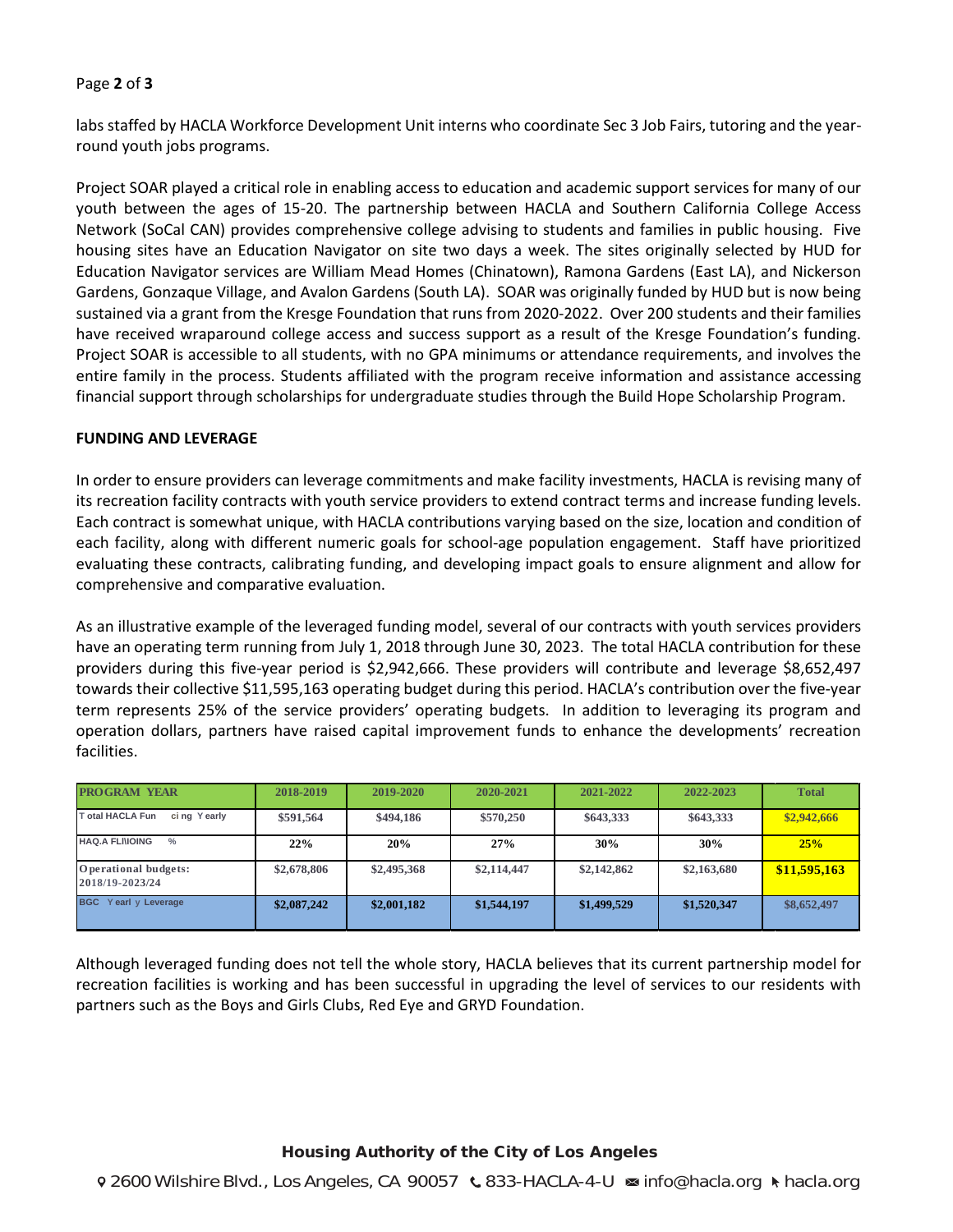#### **SUMMER PROGRAMMING**

All providers have slightly different menus of services and programs that are based on programmable space in HACLA's facilities, leveraged funding availability, and the unique approach of each club or organization. Our partners' services include programming in areas such as:

- 1. Career Development
- 2. Character & Leadership Development
- 3. Community Engagement
- 4. Digital Literacy
- 5. Environmental Awareness
- 6. Education Guidance
- 7. Financial Literacy
- 8. Fine Arts
- 9. Health and Life Skills
- 10. Music
- 11. Sports, Fitness & Recreation
- 12. STEAM (Science, Technology, Education, Art, and Mathematics)
- 13. Urban Agriculture

The recent announcement by the Los Angeles Unified School District (LAUSD) that students in grades K-12 will be returning to school in person for Fall 2021 allows our service providers to use the summer to plan accordingly. With safety protocols to prevent the spread of COVID-19 in place for over a year at our service provider sites, the summer of 2021 will be a period of preparation for increased person to person interaction. The June 15, 2021 lifting of many COVID-19 restrictions will likely increase participation in the programs offered by the service providers.

#### **CONCLUSION**

The Strategic Initiatives Bureau will continue to respond to the impact of COVID-19 in light of shifting operational restrictions and will aim to align goals and outcomes with the Vision Plan's directives to expand partnerships and increase impact. Integrating these approaches in our contractual relationships with partners will help ensure improved program evaluation moving forward. Increased communication and collaboration will lead to more effective programs. As operational restrictions decrease as a result of mass COVID-19 testing and vaccination, Strategic Initiatives staff will resume convening with site-based partners on a regular basis to share information and develop service cohesion. In areas with multiple nearby public housing sites, some service coordination hubs may incorporate multiple sites. HACLA will continue to work with all providers to obtain formal and informal feedback from program users to inform service models going forward and improve resident achievement and satisfaction.

#### Housing Authority of the City of Los Angeles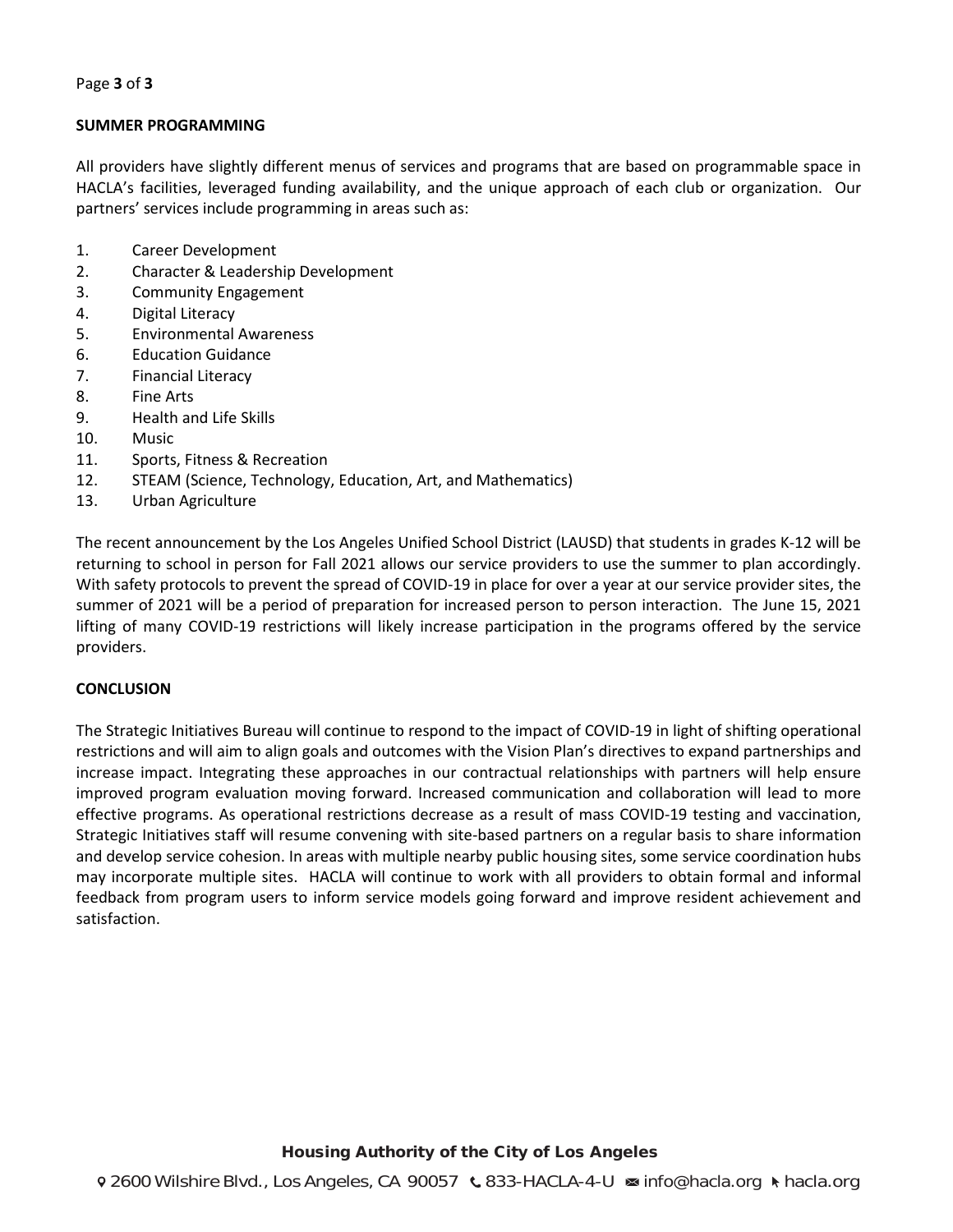

### *OVERVIEW AND STATUS REPORT ON HACLA's YOUTH SERVICE PROVIDER AGREEMENTS*







#### **NON PROFIT OF THE YEAR**

Boys & Girls Club L.A. Harbor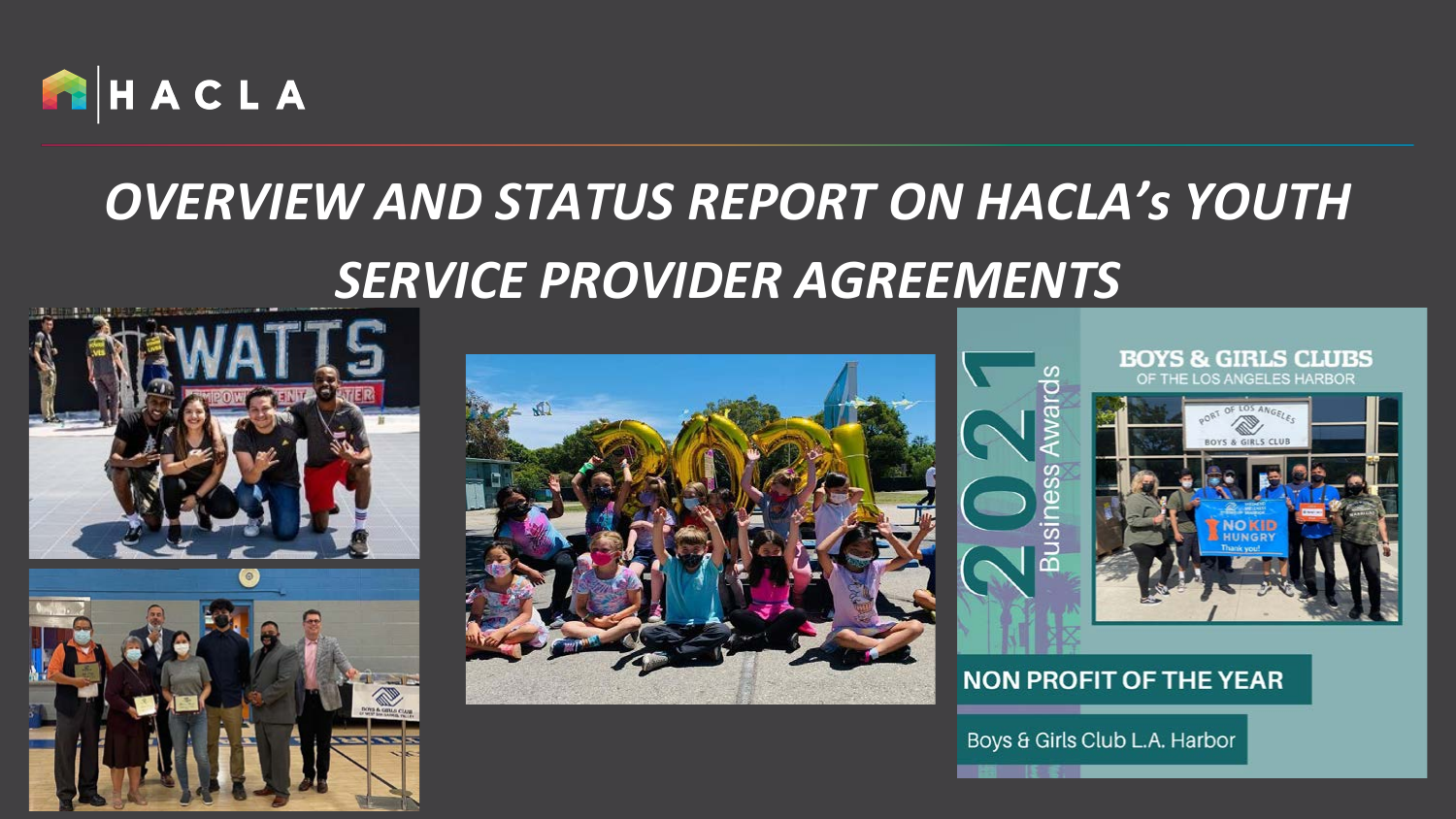

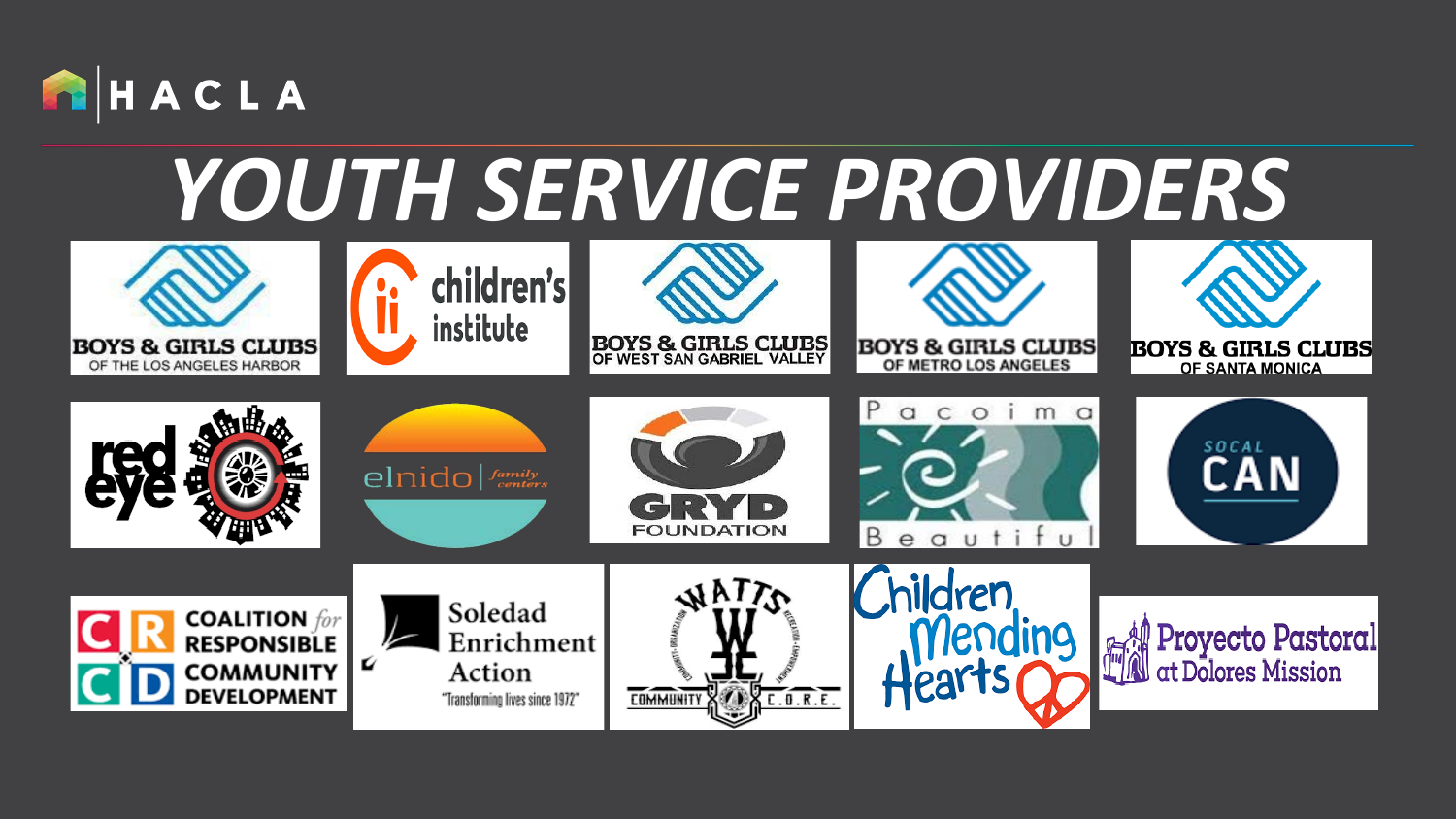

### **Boys and Girls Clubs Funding: 2018-2023: \$2,046,000**

|                                                             |                                     | 2018-2020   | 2021-2023 | <b>Total</b> |
|-------------------------------------------------------------|-------------------------------------|-------------|-----------|--------------|
| <b>BOYS &amp; GIRLS CLUBS</b><br>OF THE LOS ANGELES HARBOR  | Port of LA<br>Club:                 | \$225,000   | \$225,000 | \$450,000    |
| <b>BOYS &amp; GIRLS CLUBS</b><br>OF WEST SAN GABRIEL VALLEY | Ramona<br>Gardens:                  | \$178,500   | \$178,500 | \$357,000    |
| <b>BOYS &amp; GIRLS CLUBS</b><br>OF WEST SAN GABRIEL VALLEY | <b>Estrada</b><br><b>Courts:</b>    | \$201,000   | \$201,000 | \$402,000    |
| <b>BOYS &amp; GIRLS CLUBS</b><br>OF WEST SAN GABRIEL VALLEY | William<br>Mead:                    | \$80,000    | \$105,000 | \$185,000    |
| <b>BOYS &amp; GIRLS CLUBS</b><br>OF SANTA MONICA            | <b>Mar Vista</b><br><b>Gardens:</b> | \$212,500   | \$187,500 | \$400,000    |
| <b>BOYS &amp; GIRLS CLUBS</b><br>OF METRO LOS ANGELES       | <b>Nickerson</b><br><b>Gardens:</b> | \$252,000   | \$0       | \$252,000    |
|                                                             | <b>Totals:</b>                      | \$1,149,000 | \$879,000 | \$2,046,000  |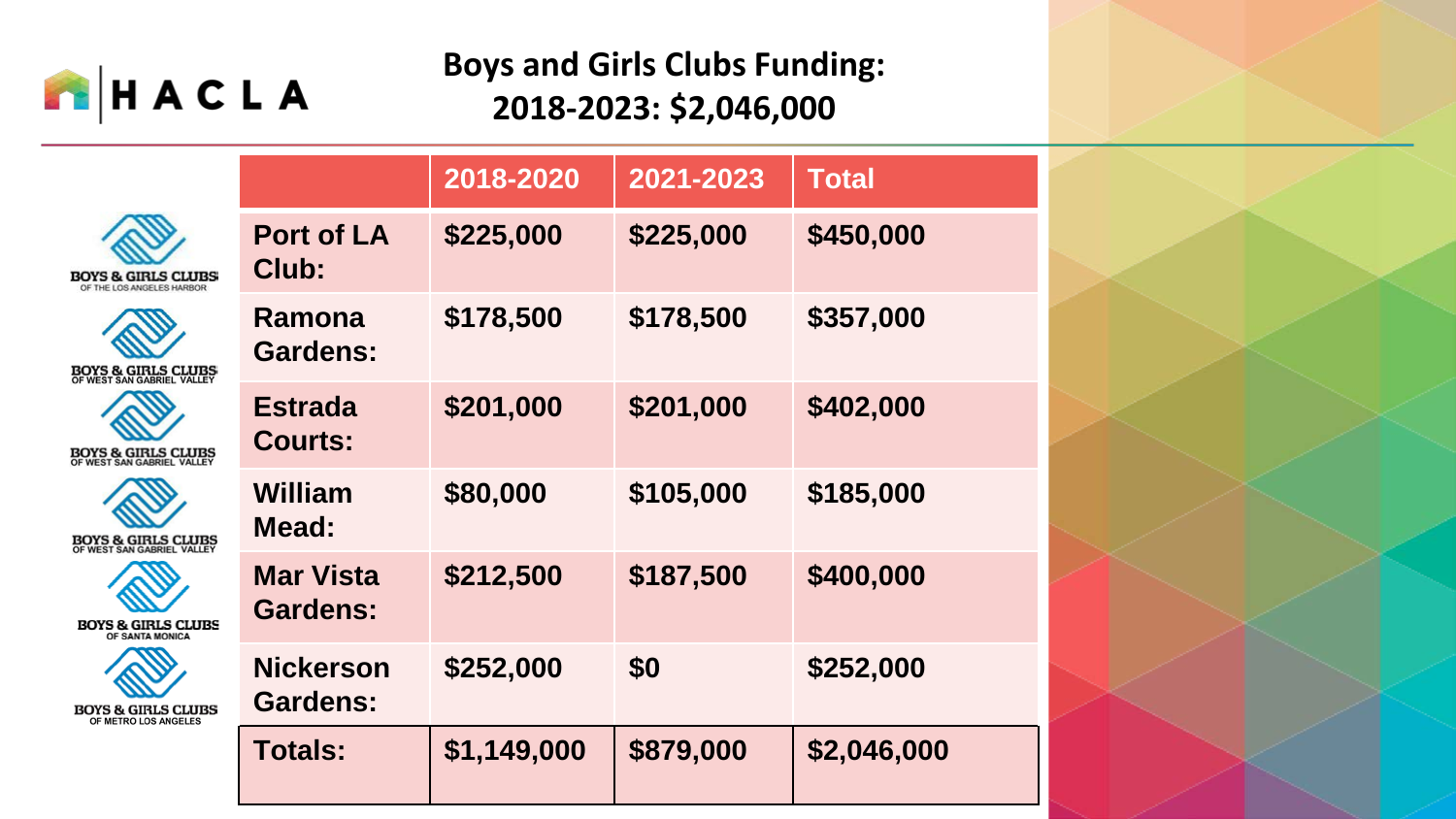#### **Independent Service Providers** HACLA **Total Funding 2018-2020: \$1,082,250**

|                                                                   |                                                 | 2018/19-<br>2020/21 | 2021/22-<br>2023/24 | <b>Total</b> |
|-------------------------------------------------------------------|-------------------------------------------------|---------------------|---------------------|--------------|
|                                                                   | <b>Imperial</b><br><b>Courts</b>                | \$240,000           | \$390,000           | \$630,000    |
| <b>FOUNDATION</b>                                                 | <b>Nickerson</b><br><b>Gardens</b>              | \$85,000            | \$180,000           | \$265,000    |
| Soledad<br>Enrichment<br>Action<br>"Transforming lives since1972" | <b>Nickerson</b><br><b>Gardens</b>              | \$111,500           | \$122,250           | \$233,750    |
| elnic<br>family<br>centers<br>acoima<br>Beautiful                 | <b>San</b><br><b>Fernando</b><br><b>Gardens</b> | $\boldsymbol{0}$    | \$175,000           | \$175,000    |
|                                                                   | <b>Totals</b>                                   | \$440,000           | \$807,250           | \$1,303,750  |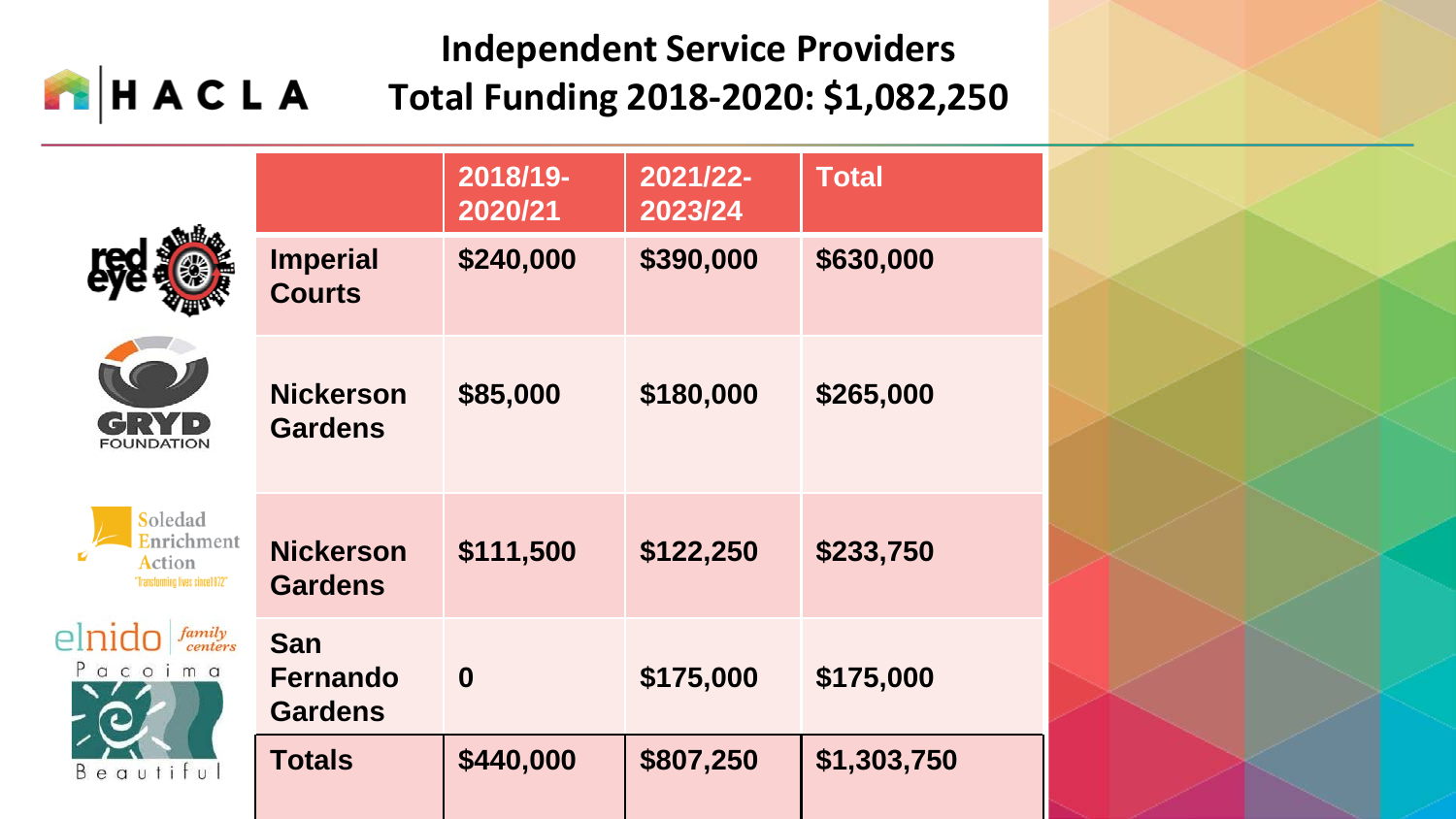### 2018-2023 Total Funding: \$3,349,750

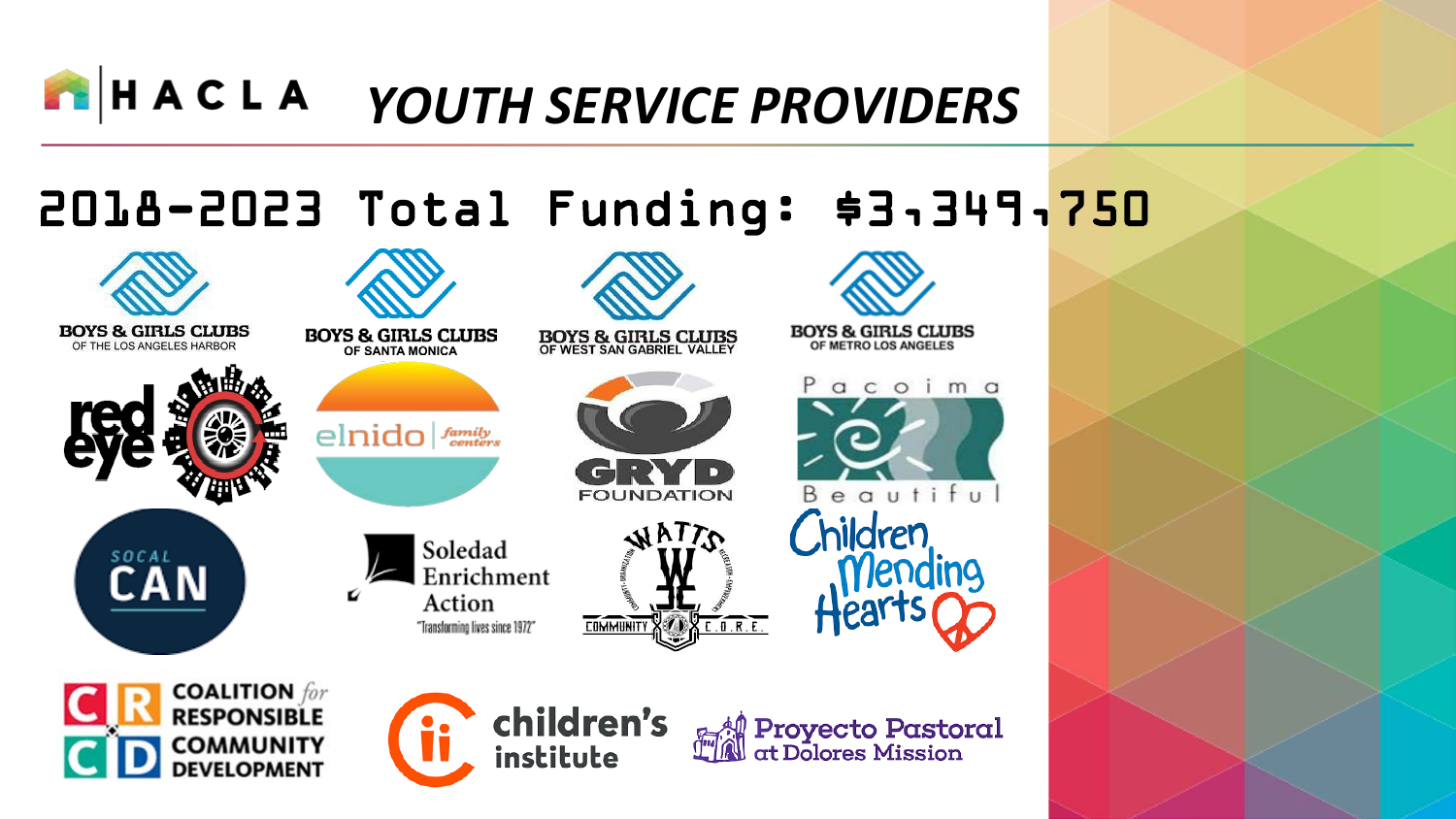### 2018-19 Metrics 20-21 COVID-19 Metrics Participation & Attendance Based

- Total number of participants
- # of unduplicated participants per quarter
- Ethnic breakdown of youth
- Age of youth participants
- Daily average attendance
- Description of outreach activities

### Activity &

### Attendance:

• Covid response activities -PPE, Meal

distribution,

special events

• Total number of participants

• -

Virtual/Hybrid/Outdoor/ In-person

- # of unduplicated participants per quarter
- Ethnic breakdown of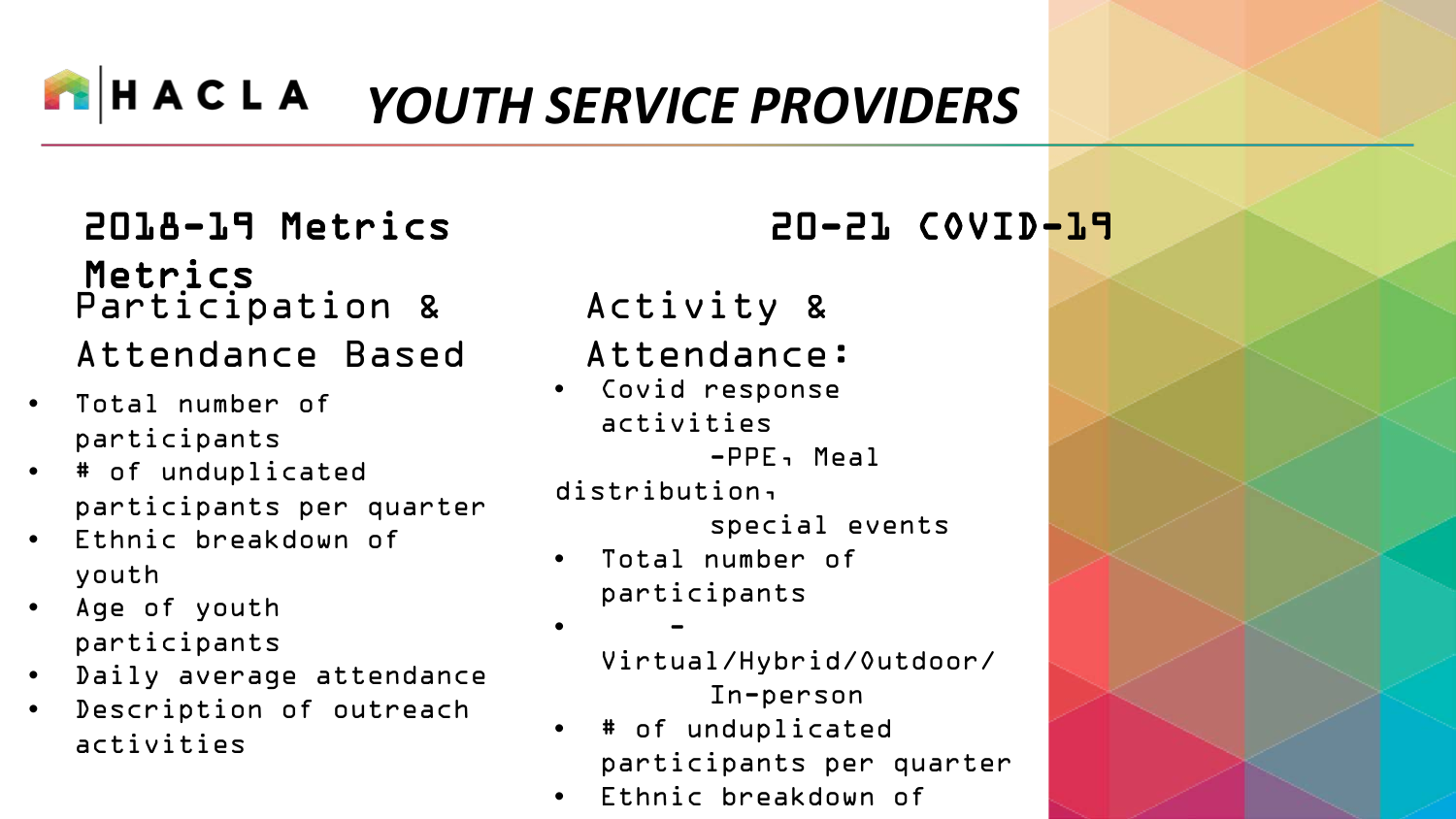2018-19 Metrics 2020-21 COVID-19

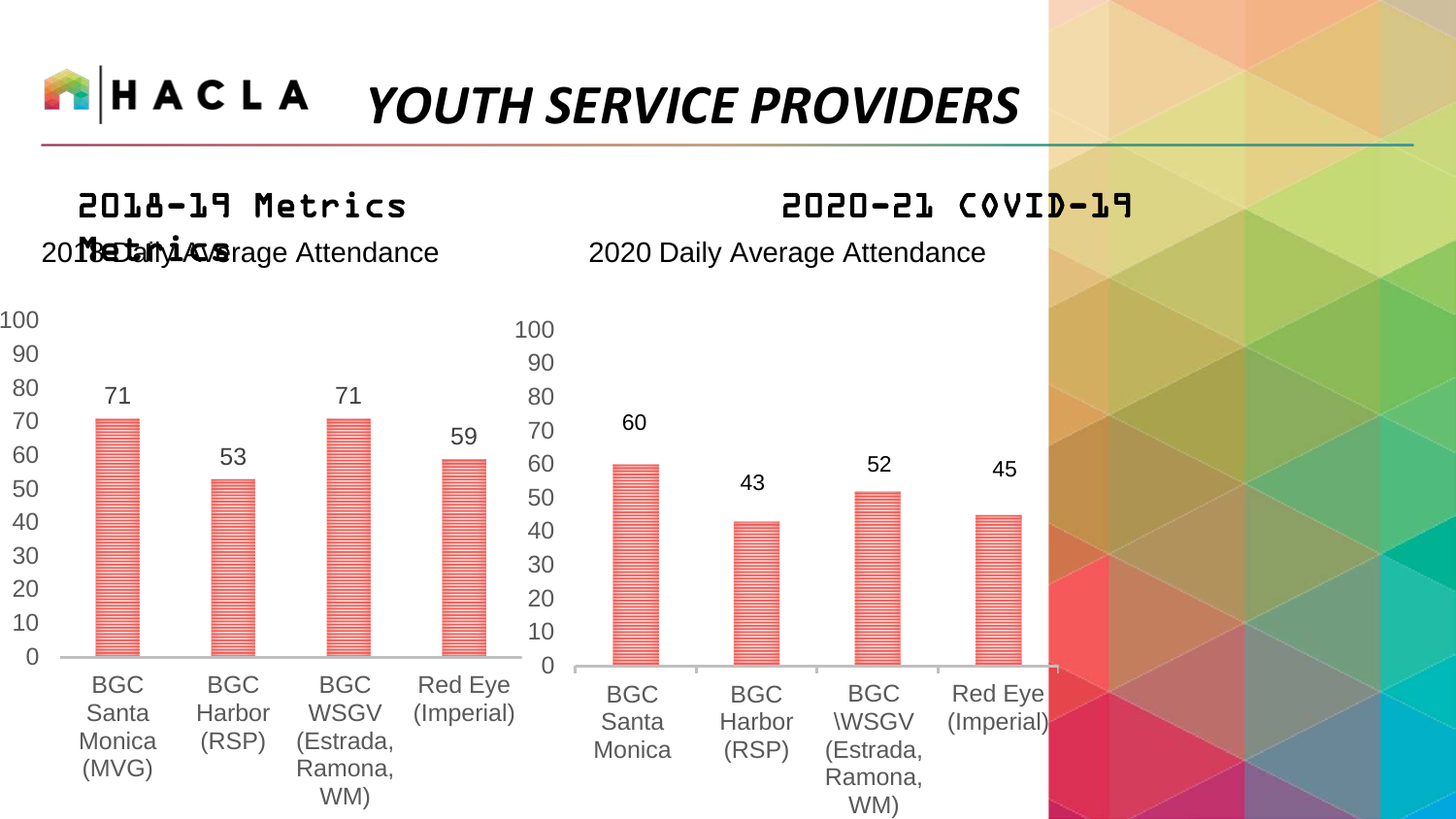### 2020-2021 Highlights



Lizethe Argueta, from William Meade Homes, was selected as the 2021 Boys and Girls Clubs of Los Angeles, Regional Youth of the Year Award and will attend U.C.L.A. in the fall. She is a member of the West San Gabriel Boys and Girls Club at William Meade Homes



Unveiled a 40-foot Container Freezer to store and distribute food to residents at Imperial Courts. Amazon donates over 800 pallets of healthy food a week to distribute to Imperial Courts families.



Louis Smith, a 3rd grade Nickerson Gardens resident started out unable to read basic words and, after seven months in The GRYD Foundation Boxing+STREAM program, he is now reading at a second-grade level and continuing to make academic progress.

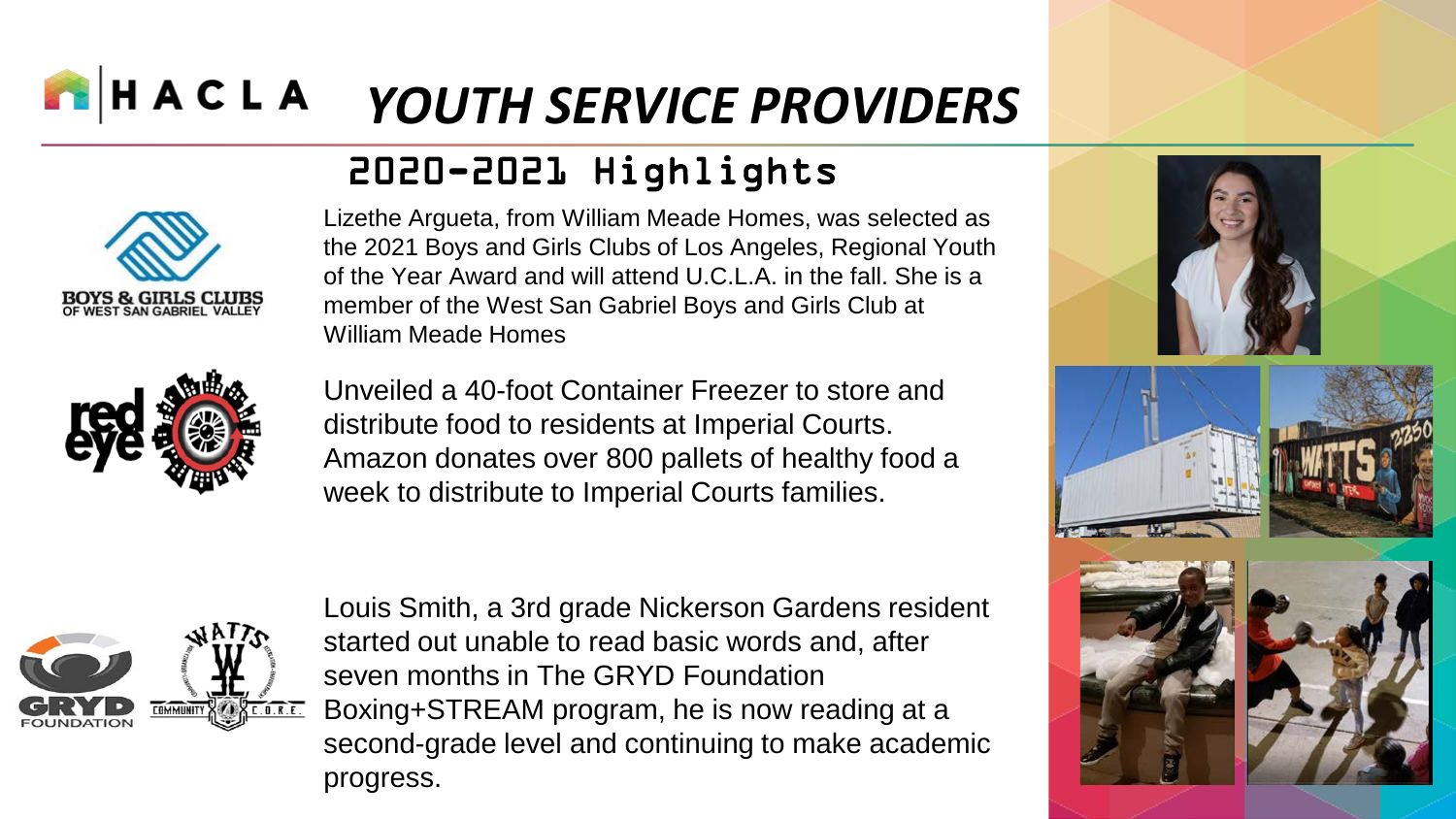### 2020-2021 Highlights



The Los Angeles Harbor Boys and Girls Club which services our Rancho San Pedro residents was voted by the San Pedro Chamber of Commerce 2021 Business Awards Non-Profit of the Year!





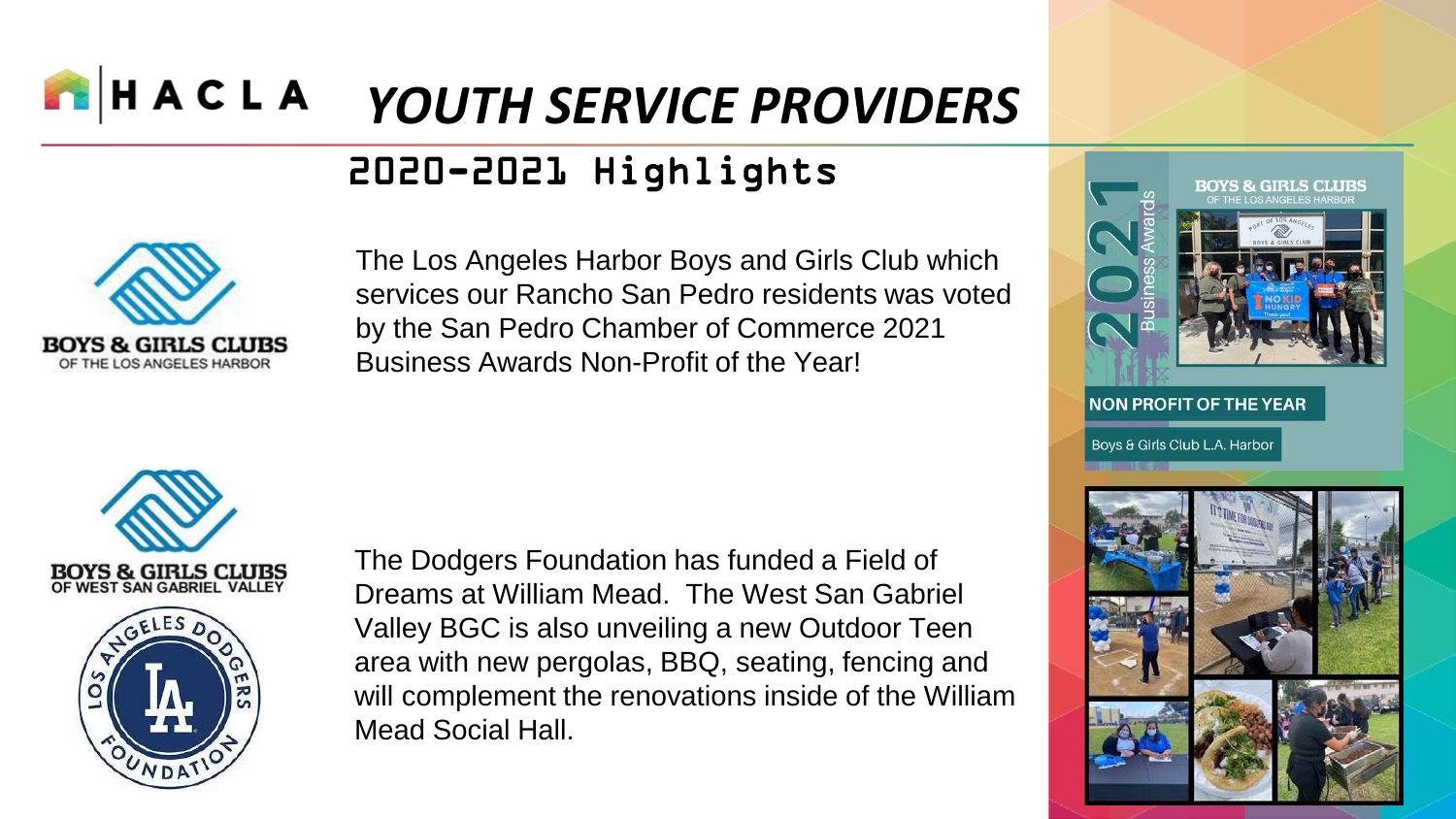

### *SUMMER 2021 SCHEDULES*

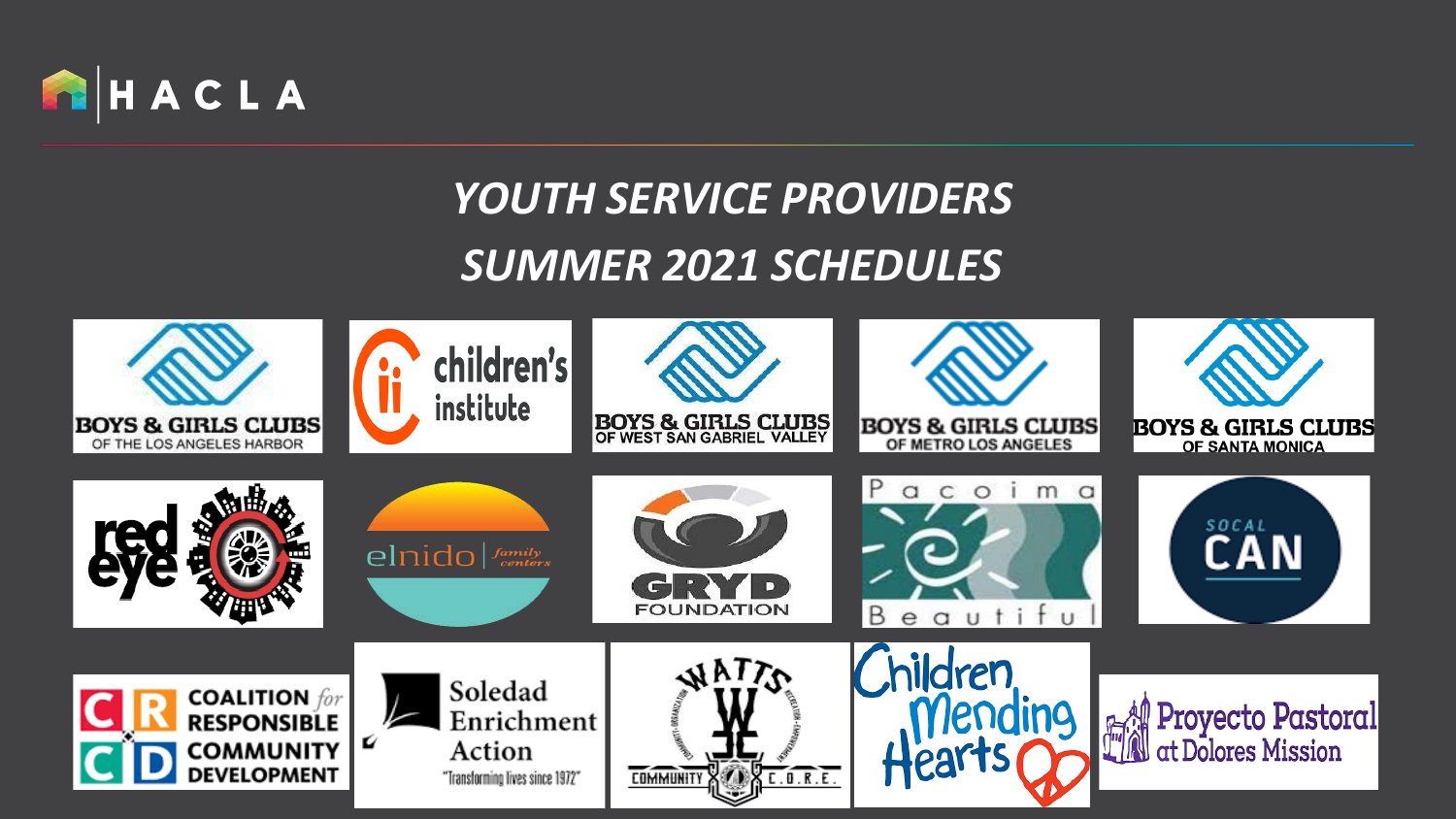### **Service Providers H A C L A Summer 2021 Hours of Operation**





**Imperial Courts: Tuesday & Thursday** 

**2:30 p.m. – 6:00 p.m. Thursday – Saturday 2:00 p.m. – 8:00 p.m. Farmers Market: Friday 10:00 a.m. - 11:00 a.m.**

**Nickerson Gardens: Monday – Friday 9:00 a.m. – 4:00 p.m.**





**Ramona Gardens: Estrada Courts: Nickerson Gardens: Gonzaque Village: Avalon Gardens:**

**All Sites: Monday – Friday 12:00 p.m. – 5:00 p.m.**



children's institute

**Jordan Downs: Monday – Friday 7:00 a.m. – 5:00 p.m. Evening Basketball TBD**

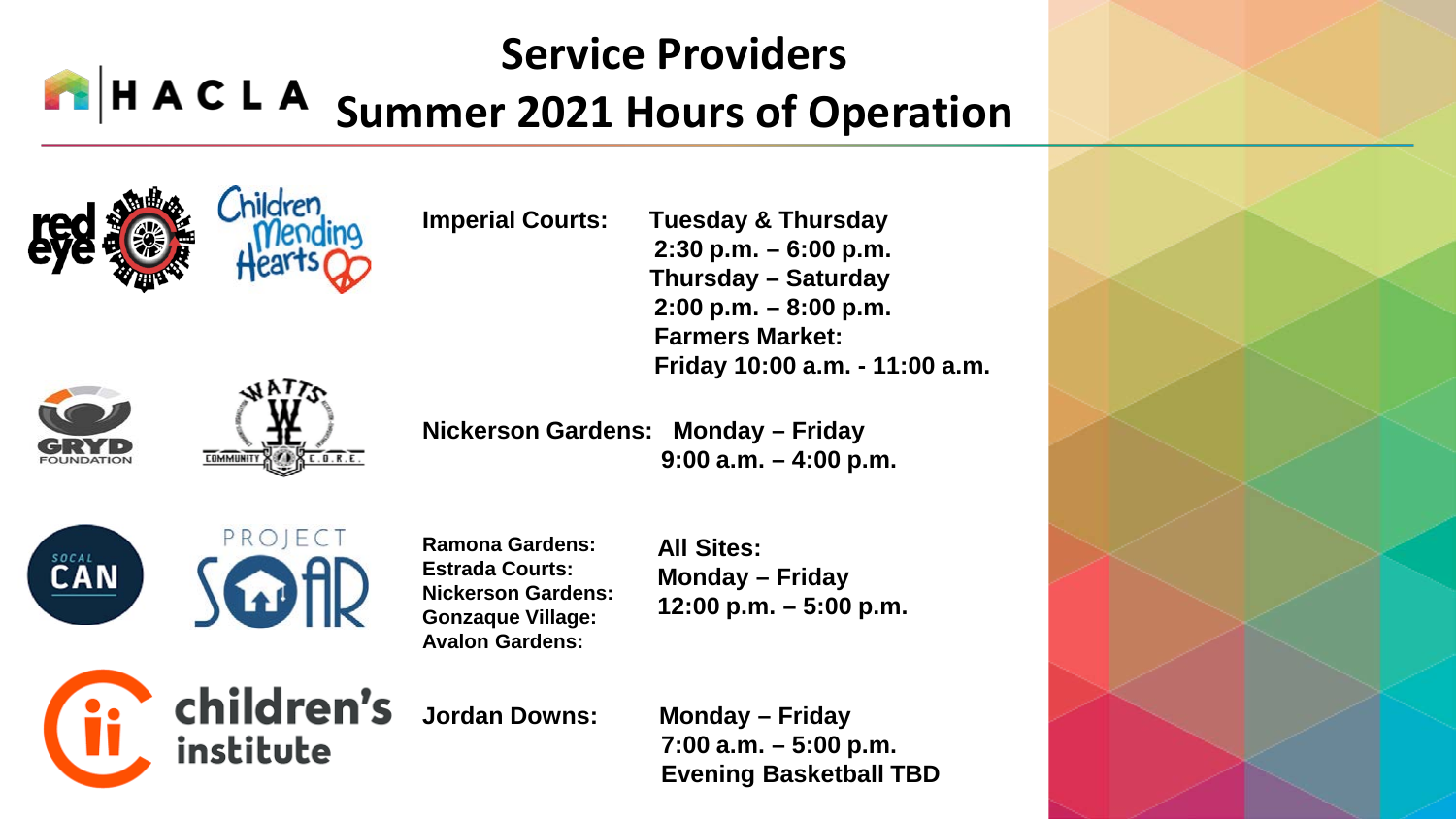### **Service Providers H A C L A Summer 2021 Hours of Operation**



**Port of LA Club: Monday – Friday 10:00 a.m. – 5:00 p.m.**



**Ramona Gardens: Monday – Friday 11:30 a.m. – 5:30 p.m. Estrada Courts: Monday – Friday 11:30 a.m. – 5:30 p.m. William Meade: TBD – Under Construction**



**Mar Vista Gardens: Monday – Friday 10:00 a.m. – 5:00 p.m.**

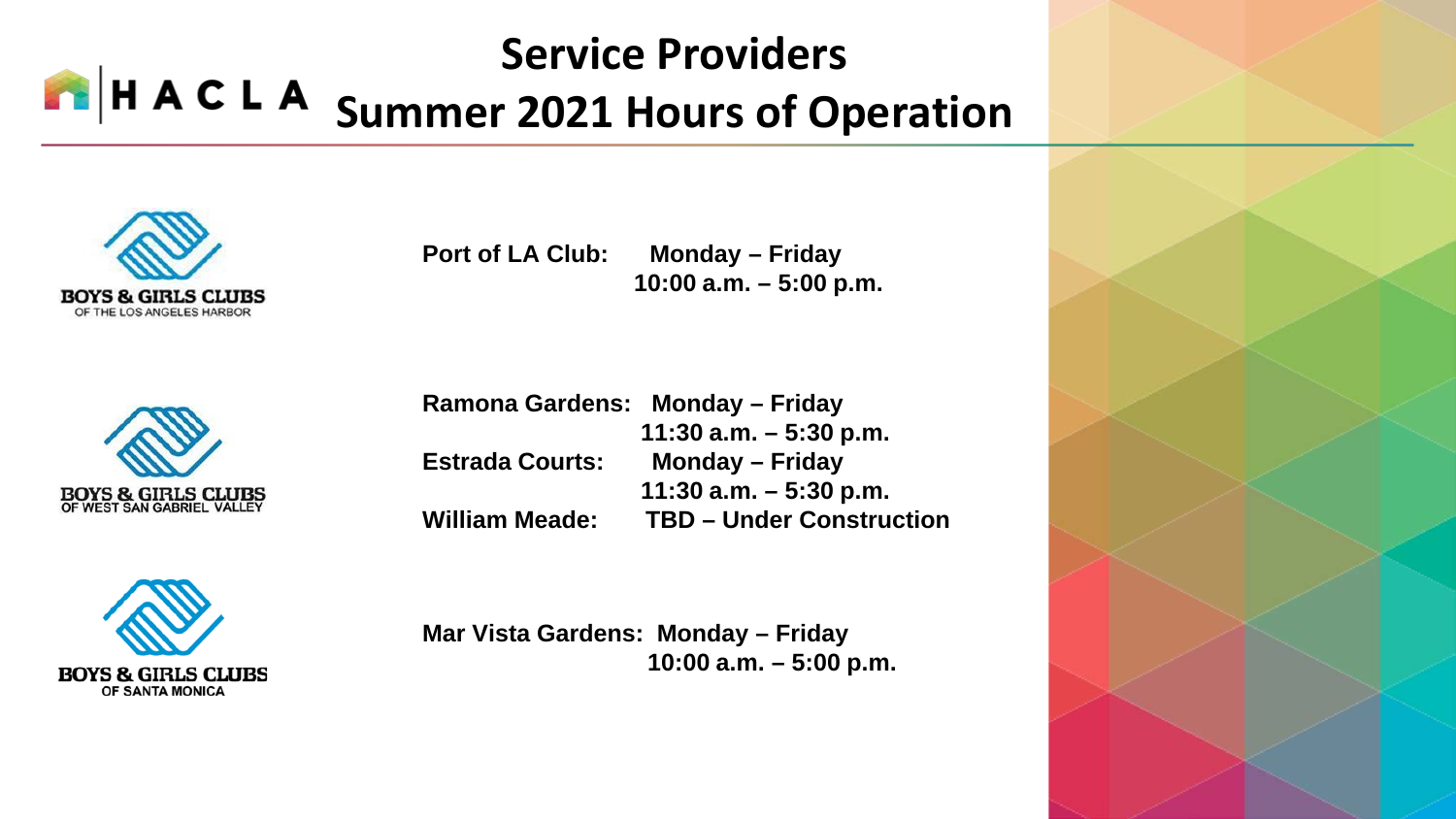### **Service Providers** H A C L A Summer 2021 Hours of Operation



**San Fernando : Monday - Friday Gardens 10:00 a.m. – 2:00 p.m.**



**Pueblo Del Rio: Monday - Friday** 

**8:00 a.m. – 5:30 p.m.**

Proyecto Pastoral<br>at Dolores Mission

**Pico Aliso: Monday - Friday 10:00 a.m. – 2:00 p.m.**